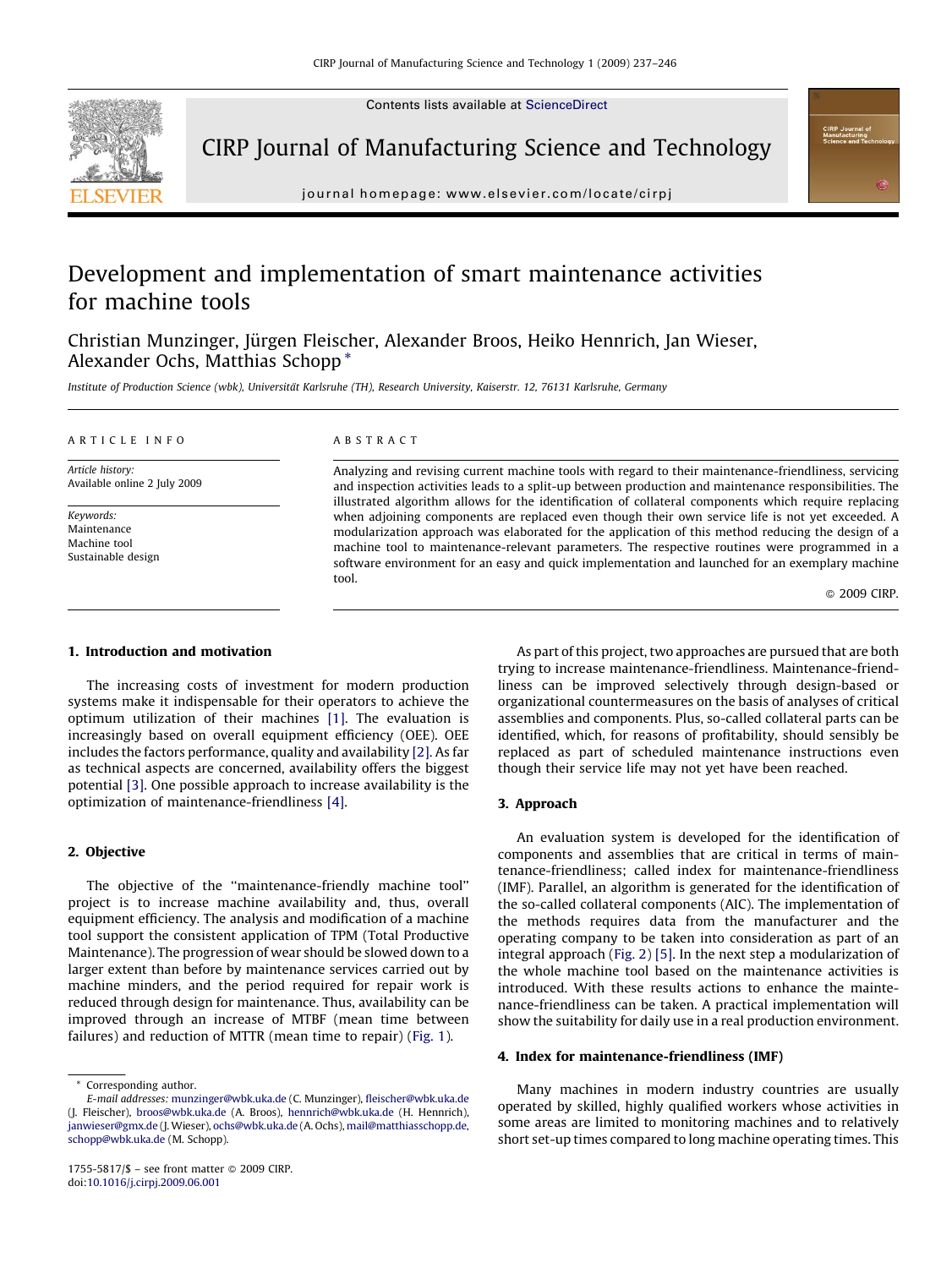<span id="page-1-0"></span>

is enough time that maintenance could be carried out by the machine operator himself. The IMF shall serve as decision guidance for dividing maintenance and inspection activities between maintenance staff and machine operators.

The IMF assesses a single maintenance or inspection activity according to six factors (Fig. 3). The IMF is used to identify critical activities in terms of mean time and level of difficulty as well as critical assemblies in terms of maintenance intervals, mean time, costs and level of difficulty. It serves as a direct instrument to identify and deduct flaws of single assemblies in terms of maintenance. The resulting findings can be used to modify existing machines or to improve future machine concepts. Since operators can determine the bounds of individual factors themselves, a value

of 100% means that, from the operator's point of view, no more improvements can be achieved as the maintenance activity exactly meets the operator's expectations. All bounds in the following tables result on field data (standard deviation) and specific, individual requirements. These bounds may be set in a different way in order to consider specific demands.

#### 4.1. IMF components

Except for the level of difficulty, which is assessed according to ERA–TV [\[6\]](#page--1-0) (collective wage agreement), a minimum and a maximum tolerable value have to be specified for all IMF addends. Both values can be chosen freely by the machine operator and thus can be adapted to existing framework conditions. In the course of this paper exemplary values will be used for IMF calculation. The starting point for the assessment of individual factors was the credit system specified in the ERA collective wage agreement.

#### 4.1.1. Difficulty of an activity (D)

Generally speaking, the difficulty of an activity is very subjective and can therefore not be measured in numeric values. It is, however, an important element of wages which is why this paper draws on the ERA collective wage agreement for Baden-Württemberg, Germany [\[6\]](#page--1-0) in order to assess the difficulty of a specific activity. This agreement is based on five different types of requirements which are classified according to different levels. The difficulty of an activity is characterized by the amount of specialized knowledge needed for the job, vocational training, work experience and on-the-job training. The assessment of the level of difficulty often serves as a direct element for wage finding,



Fig. 3. Factors of index for maintenance-friendliness (IMF).